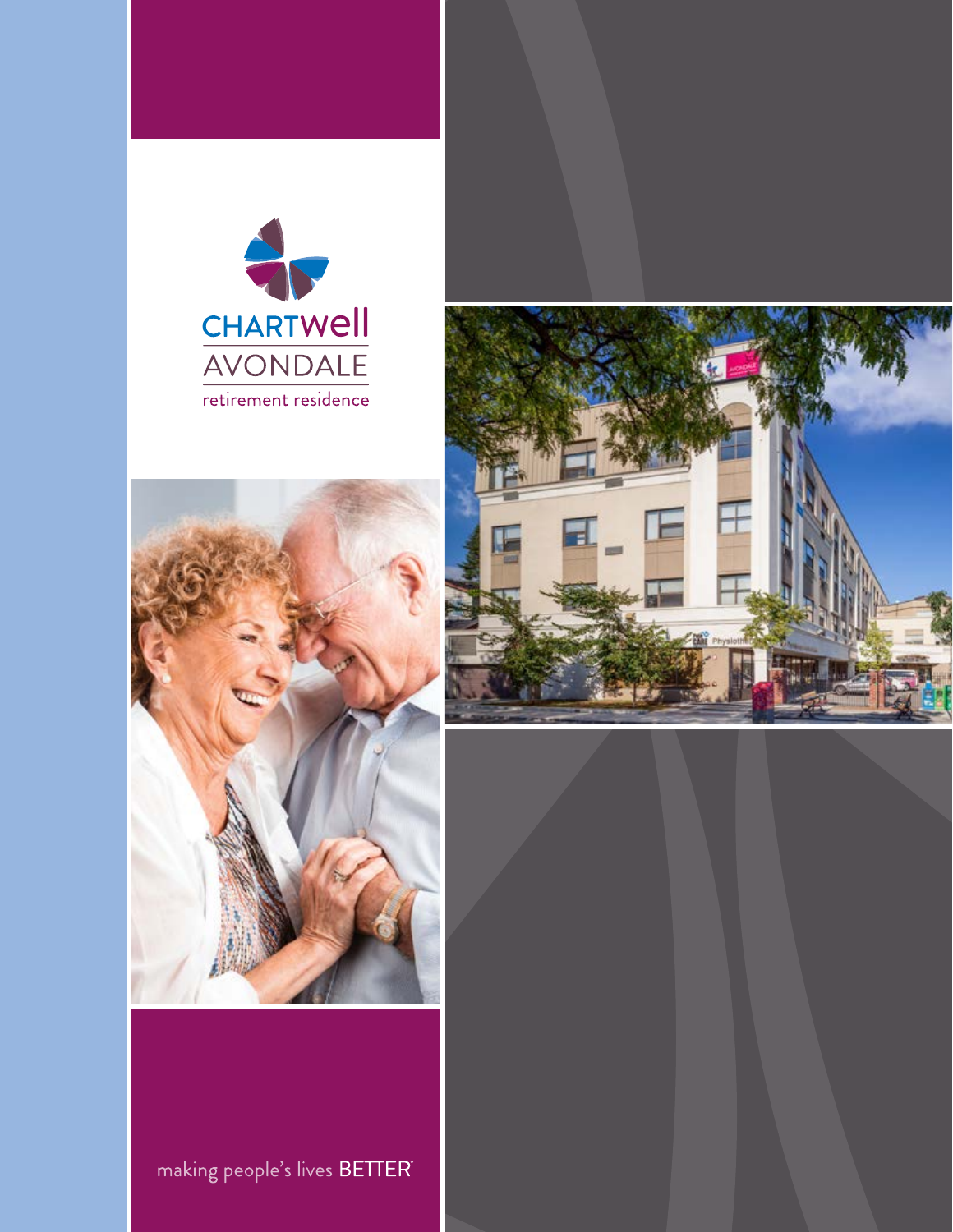

## PART OF OUR COMMUNITY SINCE 2006

Chartwell Avondale, located in the heart of Leslieville in Toronto's east end, offers a vibrant and supportive lifestyle for seniors. Our retirement community sits atop a retail complex that features a variety of professional services and connects residents via Queen Street to nearby boutique shopping, cafés, restaurants and the lake. Easy access to local amenities, transit and Woodbine Beach isn't the only thing you'll love about our urban locale; you'll also enjoy the fabulous skyline views of the CN tower from our rooftop patio.

Though we may be in a big city, inside our residence you'll feel more like you're a part of a small town of friends. Our long-standing staff and engaged population of residents are why we boast such a warm and inclusive atmosphere. Here, you'll enjoy social events, fitness classes, artistic pursuits or whatever makes you feel fulfilled.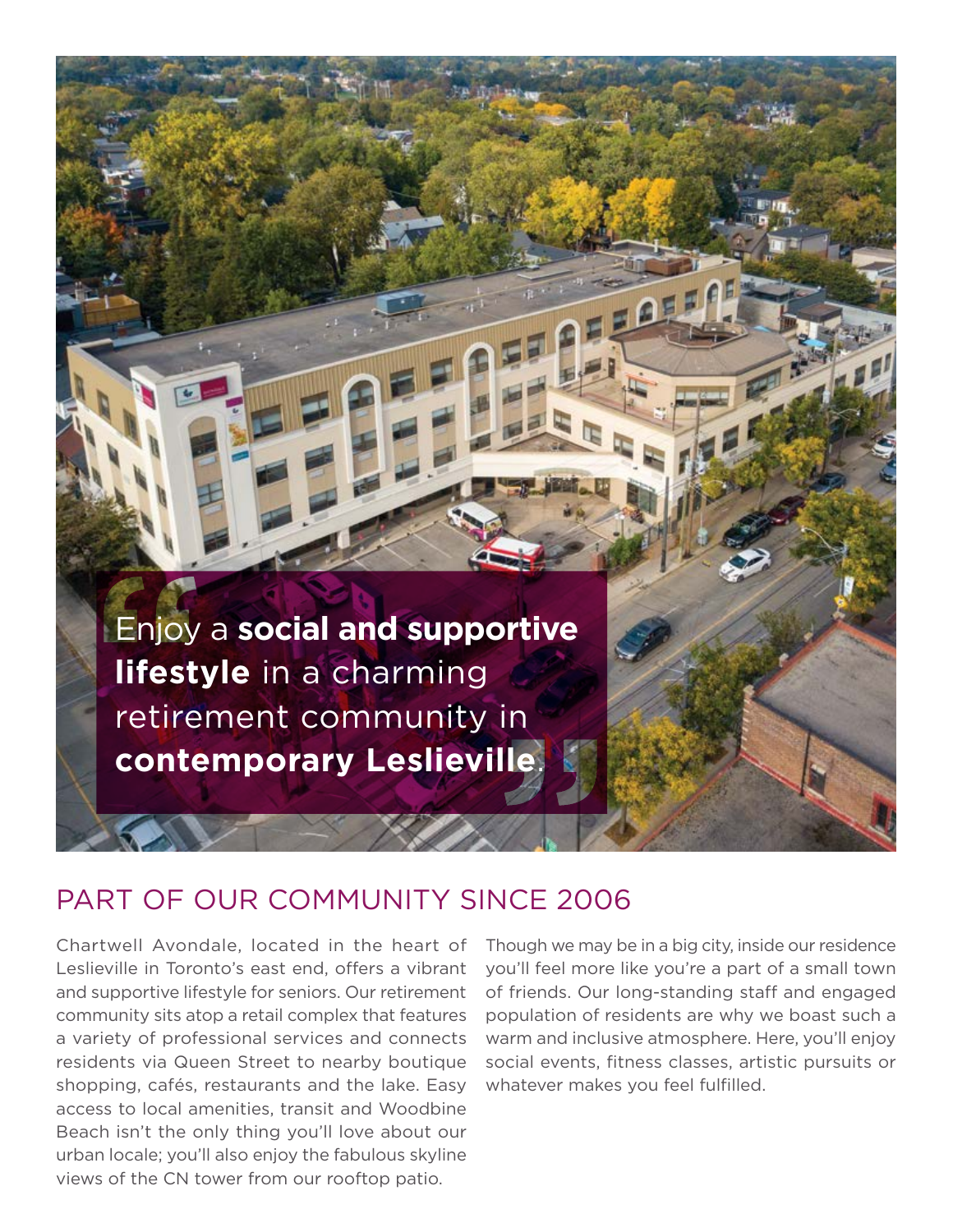# OUR UNIQUE LIFESTYLE

One of the most appreciated aspects of our peace of mind lifestyle is our flexible independent supportive living services. Our care options are customized to your individual needs and preferences, and may include services such as medication management, assistance with your morning or evening routine, an escort to meals and much more. We have staff on-site 24-7 to support you, as well as our very own visiting doctor. Thanks to additional care services available through our valuable Care Assist program, you can rest assured that we can cater to your changing needs over time, allowing you to comfortably age in place and experience the worry-free retirement years you deserve.

Offering a choice of bright and spacious studio and one-bedroom suites, three delicious daily meals, weekly housekeeping and parking, we're the perfect place to call home.

### Explore our Living at Chartwell brochure to learn more about dining, lifestyle activities and personalized care services.









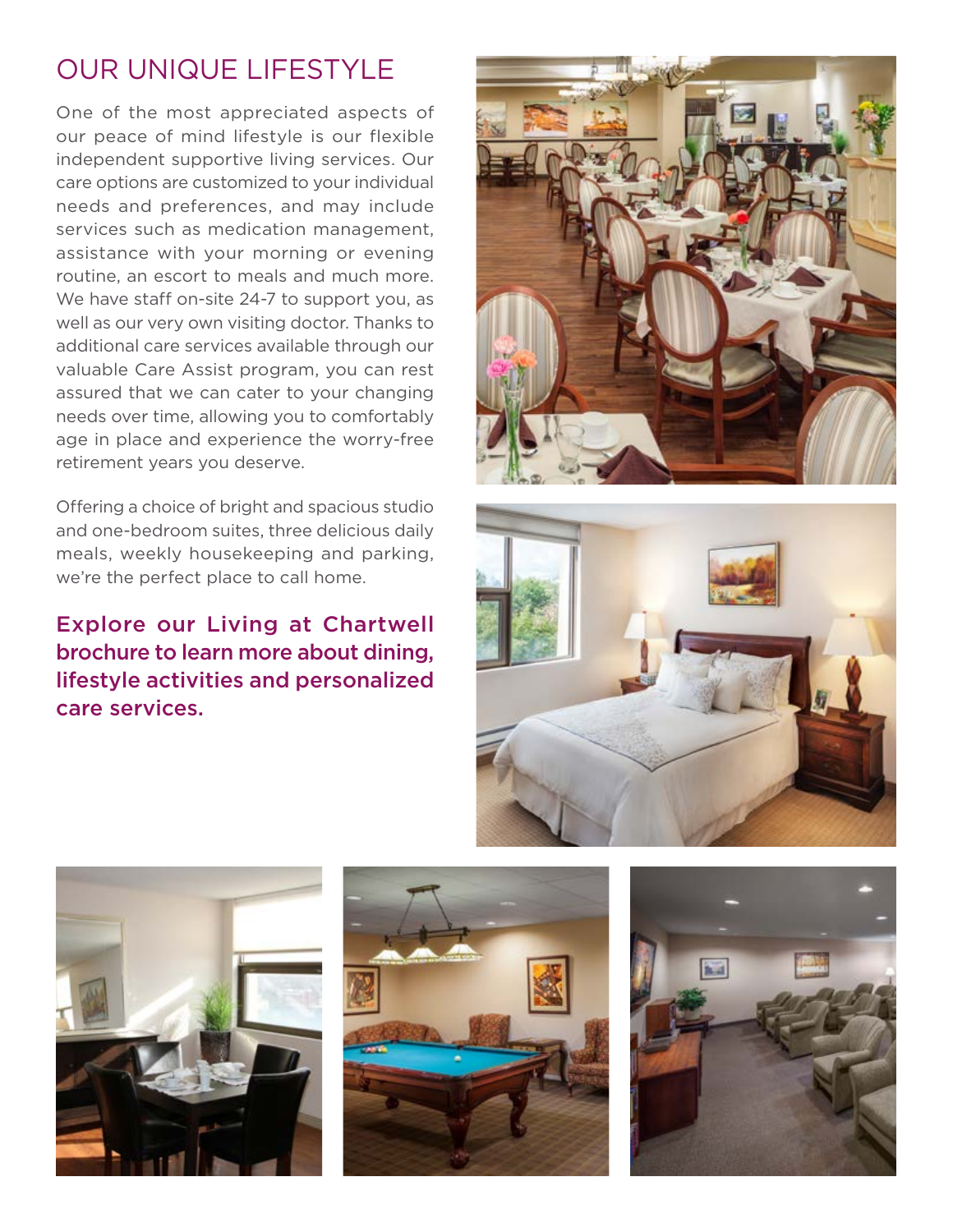# FACTS & FEATURES



### IN THE NEIGHBOURHOOD

| IN THE NEIGHBOURHOOD                                                                     |                                                                                          |                                                                                  |
|------------------------------------------------------------------------------------------|------------------------------------------------------------------------------------------|----------------------------------------------------------------------------------|
| Grocery stores<br>• Pharmacies<br>• Shopping                                             | • Restaurants<br>• Hospital<br>• Transit                                                 | • Coffee shops<br>- Places of worship<br>$\blacksquare$ Parks                    |
| <b>ACTIVITIES</b>                                                                        |                                                                                          |                                                                                  |
| <b>- LiveNow program</b><br><b>Educational activities</b><br>• Day trips*                | • Social and<br>recreational programs<br>$\blacksquare$ Exercise<br>• Live entertainment | Gardening<br>• Crafts<br>• Pet visits                                            |
| <b>DINING SERVICES</b>                                                                   |                                                                                          |                                                                                  |
| • Diversified menu<br>• À la carte menu                                                  | • Flexible dining times<br>• Themed dinner*                                              | • Meals for guests*<br>• Freshly-prepared snacks                                 |
| <b>CARE SERVICES</b>                                                                     |                                                                                          |                                                                                  |
| • Medication supervision/<br>administration*<br>• Care Assist Program<br>• On-call Nurse | Assistance with activities<br>of daily living*<br>• Pharmacy<br>· Physician visits*      | • Vitals monitored*<br>• Blood pressure clinic*<br>• Visiting Massage Therapist* |
| A MEMITIES                                                                               |                                                                                          |                                                                                  |

#### AMENITIES

| • Dining room         | • Movie theatre         | · Wellness centre |
|-----------------------|-------------------------|-------------------|
| • Private dining room | • Multi-functional room | • Games room      |
| Bistro/cafe           | • Library               |                   |

\*Fee-for-service may apply.